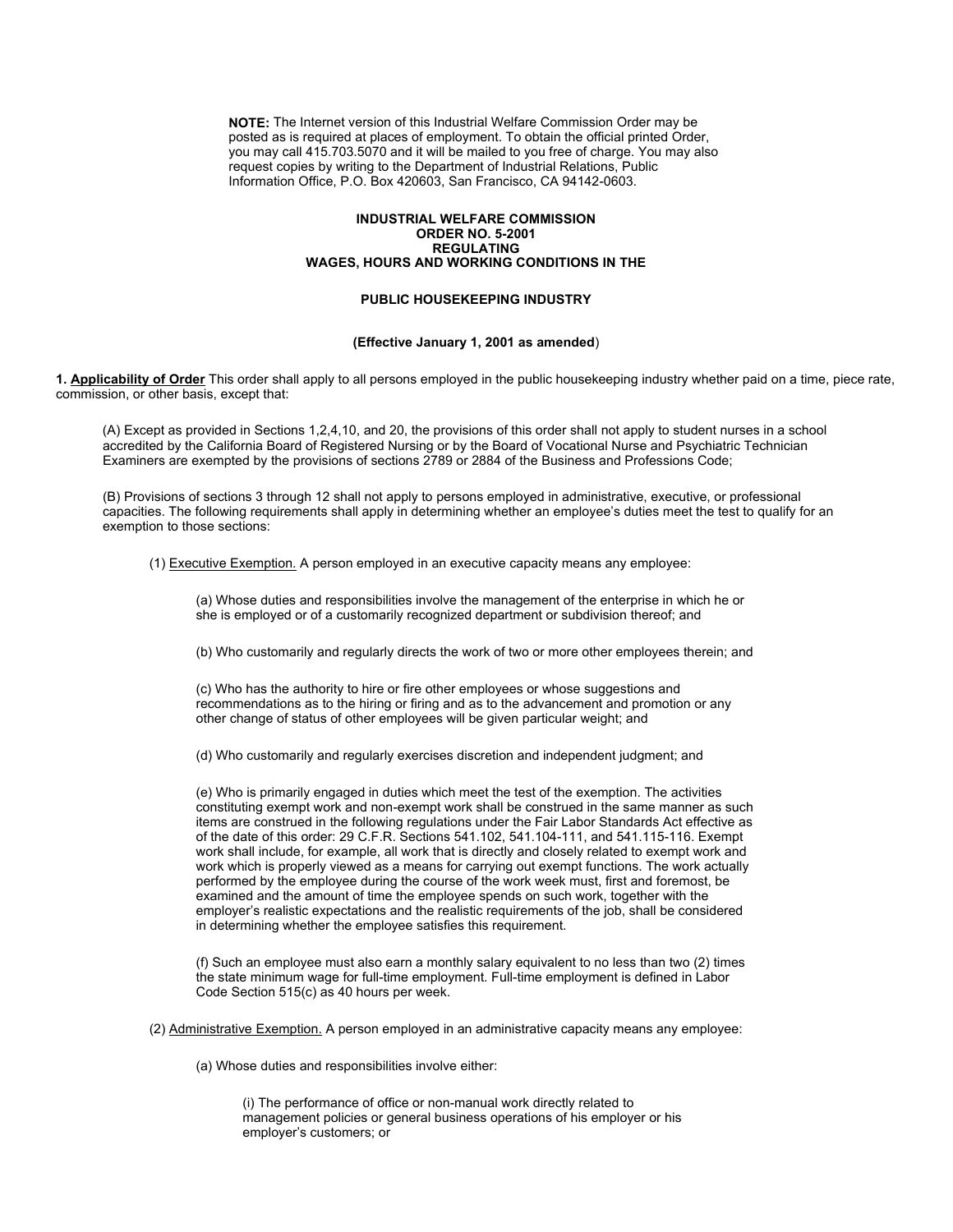(ii) The performance of functions in the administration of a school system, or educational establishment or institution, or of a department of subdivision thereof, in work directly related to the academic instruction or training carried on therein; and

(b) Who customarily and regularly exercises discretion and independent judgment; and

 executive or administrative capacity (as such terms are defined for purposes of this section); or (c) Who regularly and directly assists a proprietor, or an employee employed in a bona fide

(d) Who performs under only general supervision work along specialized or technical lines requiring special training, experience, or knowledge; or

(e) Who executes under only general supervision special assignments and tasks; and

 constituting exempt work and non-exempt work shall be construed in the same manner as such terms are construed in the following regulations under the Fair Labor Standards Act effective as of the date of this order: 29 C.F.R. Sections 541.201-205, 541.207-208, 541.210, and 541.215. Exempt work shall include, for example, all work that is directly and closely related to exempt work and work which is properly viewed as a means for carrying out exempt functions. The work actually performed by the employee during the course of the work week must, first and foremost, be examined and the amount of time the employee spends on such work, together (f) Who is primarily engaged in duties which meet the test of the exemption. The activities with the employer's realistic expectations and the realistic requirements of the job, shall be considered in determining whether the employee satisfies this requirement; and

 state minimum wage for full-time employment. Full –time employment is defined in Labor Code (g) Such employee must also earn a monthly salary equivalent to no less than two (2) times the Section 515(c) as 40 hours per week.

(3) Professional Exemption. A person employed in a professional capacity means any employee who meets all of the following requirements:

 (a) Who is licensed or certified by the State of California and is primarily engaged in the practice of one of the following recognized professions: law, medicine, dentistry, optometry, architecture, engineering, teaching, or accounting; or

 (b) Who is primarily engaged in an occupation commonly recognized as a learned or artistic profession. For the purposes of this subsection, "learned or artistic profession" means an employee who is primarily engaged in the performance of:

 from an apprenticeship, and from training in the performance of routine mental, manual, or physical processes, or work that is an essential part of or (i) Work requiring knowledge of an advanced type in a field or science or learning customarily acquired by a prolonged course of specialized intellectual instruction and study, as distinguished from a general academic education and necessarily incident to any of the above work; or

 (ii) Work that is original and creative in character in a recognized field of artistic endeavor (as opposed to work which can be produced by a person endowed with general manual or intellectual ability and training), and the result of which work that is an essential part of or necessarily incident to any of the above depends primarily on the invention, imagination, or talent of the employee or work; and

 opposed to routine mental, manual, mechanical, or physical work) and is of (iii) Whose work is predominantly intellectual and varied in character (as such character that the output produced or the result accomplished cannot be standardized in relation to a given period of time.

(c) Who customarily and regularly exercises discretion and independent judgment in the performance of duties set forth in paragraph (a).

 wage for full-time employment. Full-time employment is defined in Labor Code Section 515 (c) (d) Who earns a monthly salary equivalent to no less than two (2) times the state minimum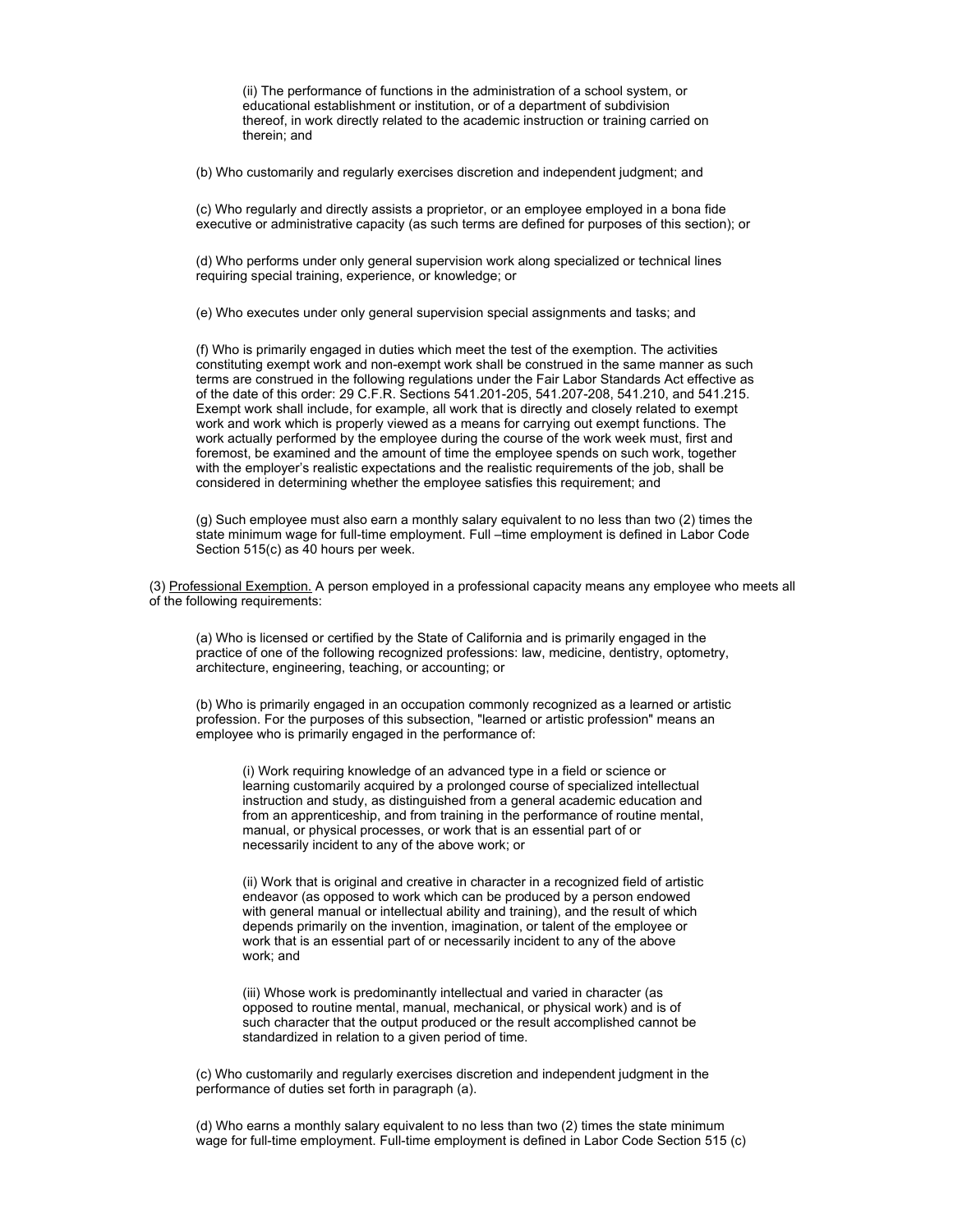as 40 hours per week.

 provisions of federal law as they existed as of the date of this Wage Order: 29 C.F.R. Sections (e) Subparagraph (b) above is intended to be construed in accordance with the following 541.207, 541.301(a)-(d), 541.302, 541.306, 541.307, 541.308, and 541.310.

(f) Notwithstanding the provisions of this subparagraph, pharmacists employed to engage in the practice of pharmacy, and registered nurses employed to engage in the practice of nursing, shall not be considered exempt professional employees, nor shall they be considered exempt from coverage for the purposes of this subsection unless they individually meet the criteria established for exemption as executive or administrative employees.

(g) Subparagraph (f) above, shall not apply to the following advanced practice nurses:

 which certification is required pursuant to Article 2.5 (commencing with Section (i) Certified nurse midwives who are primarily engaged in performing duties for 2746) of Chapter 6 of Division 2 of the Business and Professions Code.

Section 2825) of Chapter 6 of Division 2 of the Business and Professions Code. (ii) Certified nurse anesthetists who are primarily engaged in performing duties for which certification is required pursuant to Article 7 (commencing with

(iii) Certified nurse practitioners who are primarily engaged in performing duties for which certification is required pursuant to Article 8 (commencing with Section 2834) of Chapter 6 of Division 2 of the Business and Professions Code.

 (v) Nothing in this subparagraph shall exempt the occupations set forth in clauses (i), (ii), and (iii) from meeting the requirements of subsection 1(B)(3)(a) (d), above.

 (h) Except as provided in subparagraph (i), an employee in the computer software field who is paid on an hourly basis shall be exempt, if all of the following apply:

requires the exercise of discretion and independent judgment. requires the exercise of discretion and independent judgment.<br>(II) The employee is primarily engaged in duties that consist of one or more of (I) The employee is primarily engaged in work that is intellectual or creative and

the following:

- The application of systems analysis techniques and procedures, including consulting with users, to determine hardware, software, or system functional specifications.

 including prototypes, based on and related to, user or system - The design, development, documentation, analysis, creation, testing, or modification of computer systems or programs, design specifications.

 - The documentation, testing, creation, or modification of computer programs related to the design of software or hardware for computer operating systems.

(III) The employee is highly skilled and is proficient in the theoretical and practical application of highly specialized information to computer systems analysis, programming, and software engineering. A job title shall not be determinative of the applicability of this exemption.

 (IV) The employee's hourly rate of pay is not less than forty-one dollars and Consumer Price Index for Urban Wage Earners and Clerical Workers. zero cents (\$41.00). The Division of Labor Statistics and Research shall adjust this pay rate on October 1 of each year to be effective on January 1 of the following year by an amount equal to the percentage increase in the California

(i) The exemption provided in subparagraph (h) does not apply to an employee if any of the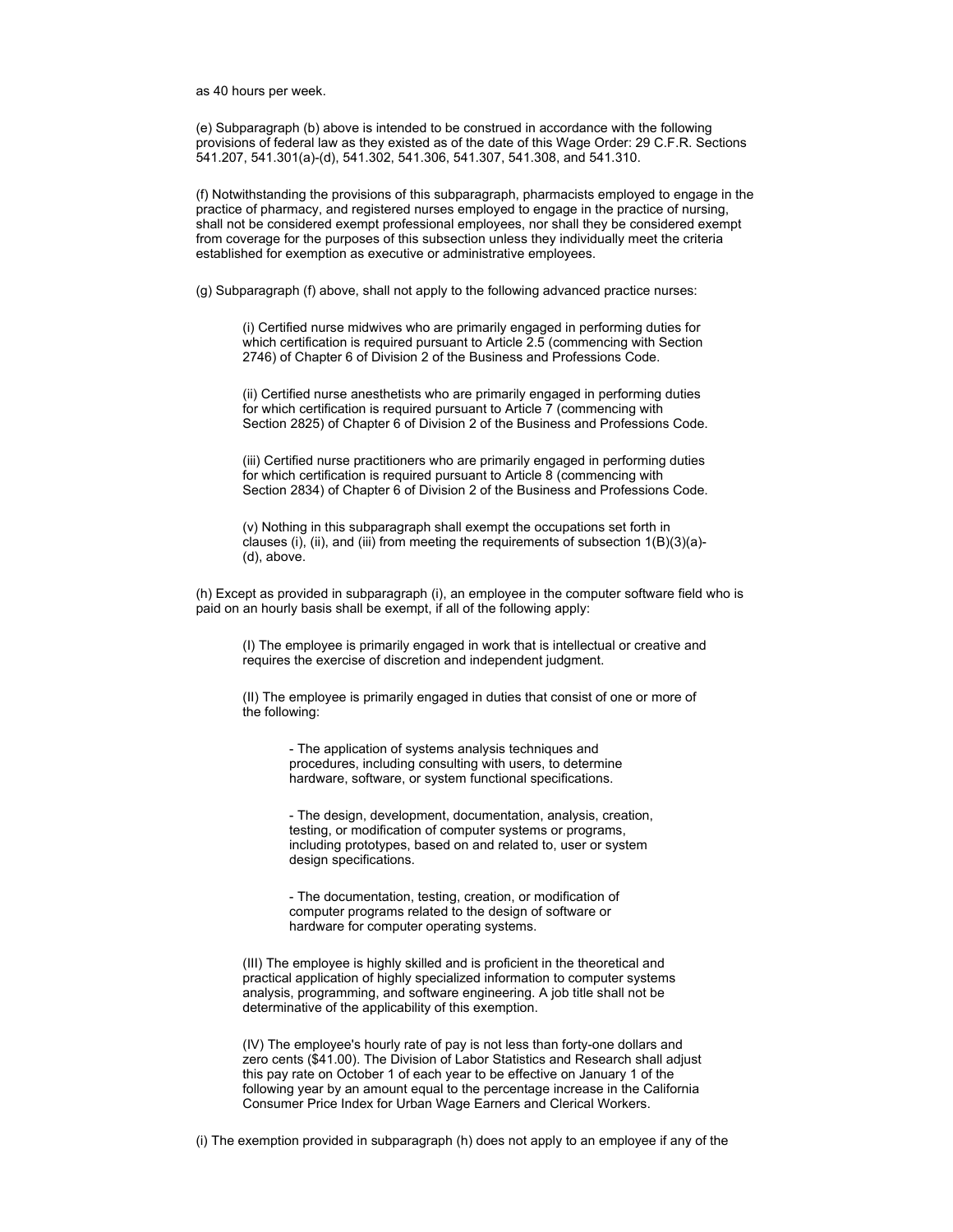following apply:

 (I) The employee is a trainee or employee in an entry-level position who is learning to become proficient in the theoretical and practical application of highly specialized information to computer systems analysis, programming, and software engineering.

 (II) The employee is in a computer-related occupation but has not attained the level of skill and expertise necessary to work independently and without close supervision.

 manufacture, repair, or maintenance of computer hardware and related (III) The employee is engaged in the operation of computers or in the equipment.

 (iv) The employee is an engineer, drafter, machinist, or other professional whose work is highly dependent upon or facilitated by the use of computers and computer software programs and who is skilled in computer-aided design software, including CAD/CAM, but who is not in a computer systems analysis or programming occupation.

 installation instructions, and other similar written information, either for print or for onscreen media or who writes or provides content material intended to be the World Wide Web or CD-ROMs. (v) The employee is a writer engaged in writing material, including box labels, product descriptions, documentation, promotional material, setup and read by customers, subscribers, or visitors to computer-related media such as

 (vi) The employee is engaged in any of the activities set forth in subparagraph (h) for the purpose of creating imagery for effects used in the motion picture, television, or theatrical industry.

 (C) Except as provided in Sections 1, 2, 4, 10, and 20, the provisions of this order shall not apply to any employees directly employed by the State or any political subdivision thereof, including any city, county, or special district.

(D) The provisions of this order shall not apply to outside salespersons.

 (E) Provisions of this order shall not apply to any individual who is the parent, spouse, child, or legally adopted child of the employer.

employer.<br>(F) The provisions of this order shall not apply to any individual participating in a national service program, such as AmeriCorps, carried out using assistance provided under Section 12571 of Title 42 of the United States Code. (See Stats. 2000, ch. 365, amending Labor Code § 1171.)

## **2. Definitions**

 (A) An "alternative workweek schedule" means any regularly scheduled workweek requiring an employee to work more than eight (8) hours in a 24-hour period.

(B) "Commission" means the Industrial Welfare Commission of the State of California.

(C) "Division" means the Division of Labor Standards Enforcement of the State of California.

(D) "Emergency" means an unpredictable or unavoidable occurrence at unscheduled intervals requiring immediate action.

(E) "Employ" means to engage, suffer, or permit to work.

(F) "Employee" means any person employed by an employer, and includes any lessee who is charged rent, or who pays rent for a chair, booth, or space and

(1) who does not use his or her own funds to purchase requisite supplies, and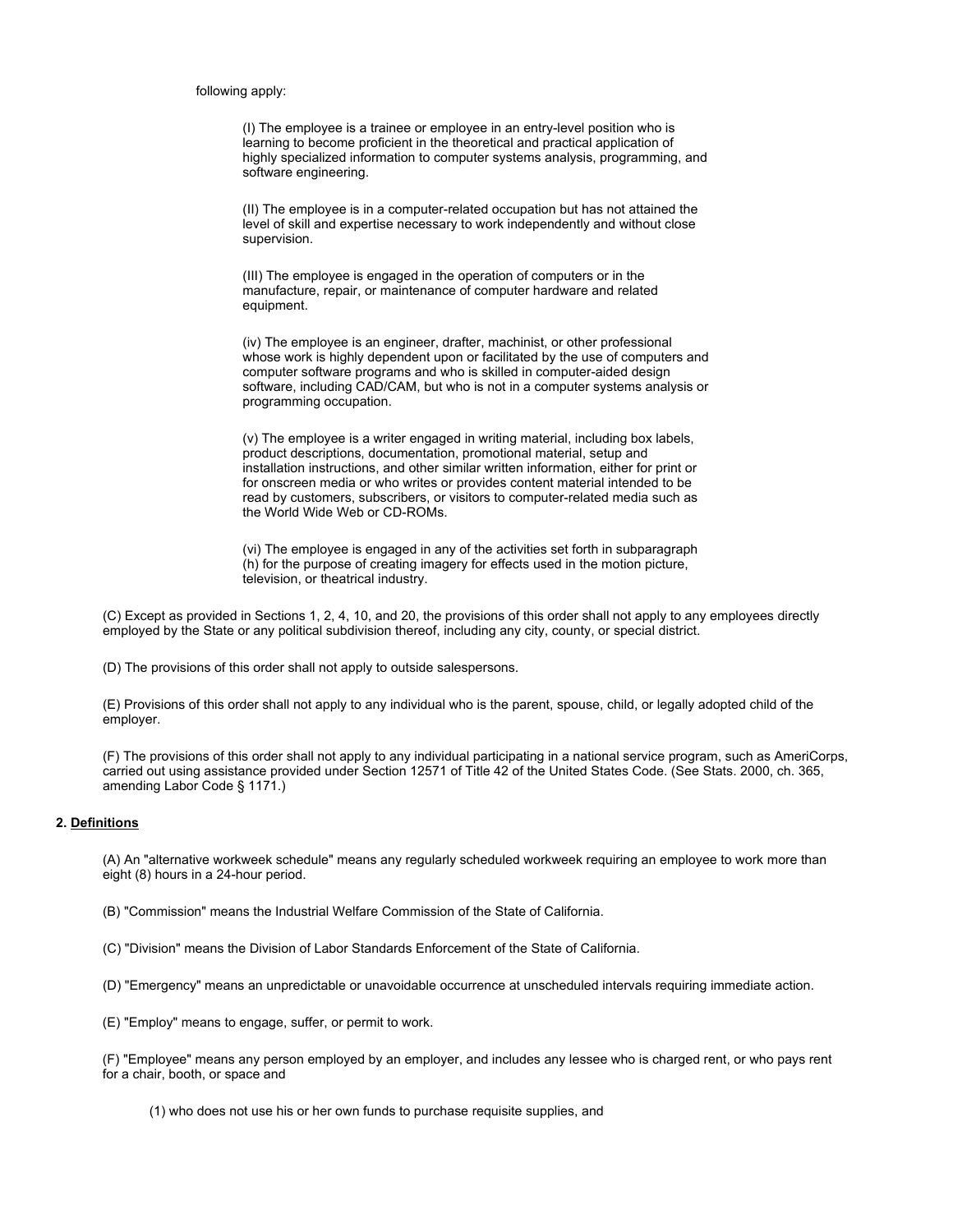(2) who does not maintain an appointment book separate and distinct from that of the establishment in which the space is located, and

(3) who does not have a business license where applicable.

(G) "Employees in the Healthcare Industry" means any of the following:

(1) Employees in the healthcare industry providing patient care; or

 (2) Employees in the healthcare industry working in a clinical or medical department, including pharmacists dispensing prescriptions in any practice setting; or

 (3) Employees in the healthcare industry working primarily or regularly as a member of a patient care delivery team

(4) Licensed veterinarians, registered veterinary technicians and unregistered animal health technicians providing patient care.

 (H) "Employer" means any person as defined in Section 18 of the Labor Code, who directly or indirectly, or through an agent or any other person, employs or exercises control over the wages, hours, or working conditions of any person.

any other person, employs or exercises control over the wages, hours, or working conditions of any person.<br>(I) "Healthcare Emergency" consists of an unpredictable or unavoidable occurrence at unscheduled intervals relating healthcare delivery, requiring immediate action.

 (J) "Healthcare Industry" is defined as hospitals, skilled nursing facilities, intermediate care and residential care facilities, convalescent care institutions, home health agencies, clinics operating twenty-four (24) hours per day, and clinics performing surgery, urgent care, radiology, anesthesiology, pathology, neurology or dialysis.

 (K) "Hours worked" means the time during which an employee is subject to the control of an employer, and includes all the time to reside on the employment premises, that time spent carrying out assigned duties shall be counted as hours worked. Within the employer, whether or not required to do so, as interpreted in accordance with the provisions of the Fair Labor Standards the employee is suffered or permitted to work, whether or not required to do so, and in the case of an employee who is required the health care industry, the term "hours worked" means the time during which an employee is suffered or permitted to work for Act.

(L) "Minor" means, for the purpose of this Order, any person under the age of 18 years.

 (M) "Outside Salesperson" means any person, 18 years of age or over, who customarily and regularly works more than half the working time away from the employer's place of business selling tangible or intangible items or obtaining orders or contracts for products, services or use of facilities.

(N) "Personal attendant" includes baby sitters and means any person employed by a non-profit organization covered by this order to supervise, feed or dress a child or person who by reason of advanced age, physical disability or mental deficiency needs supervision. The status of "personal attendant" shall apply when no significant amount of work other than the foregoing is required.

(O) "Primarily" as used in Section 1, Applicability, means more than one-half the employee's work time.

 (P) "Public Housekeeping Industry" means any industry, business, or establishment which provides meals, housing, or maintenance services whether operated as a primary business or when incidental to other operations in an establishment not covered by an industry order of the Commission, and includes, but is not limited to the following:

 (1) Restaurants, night clubs, taverns, bars, cocktail lounges, lunch counters, cafeterias, boarding houses, clubs, and all similar establishments where food in either sold or liquid form is prepared and served to be consumed on the premises;

 (2) Catering, banquet, box lunch service, and similar establishments which prepare food for consumption on or off the premises;

 (3) Hotels, motels, apartment houses, rooming houses, camps, clubs, trailer parks, office or loft buildings, and similar establishments offering rental of living, business, or commercial quarters;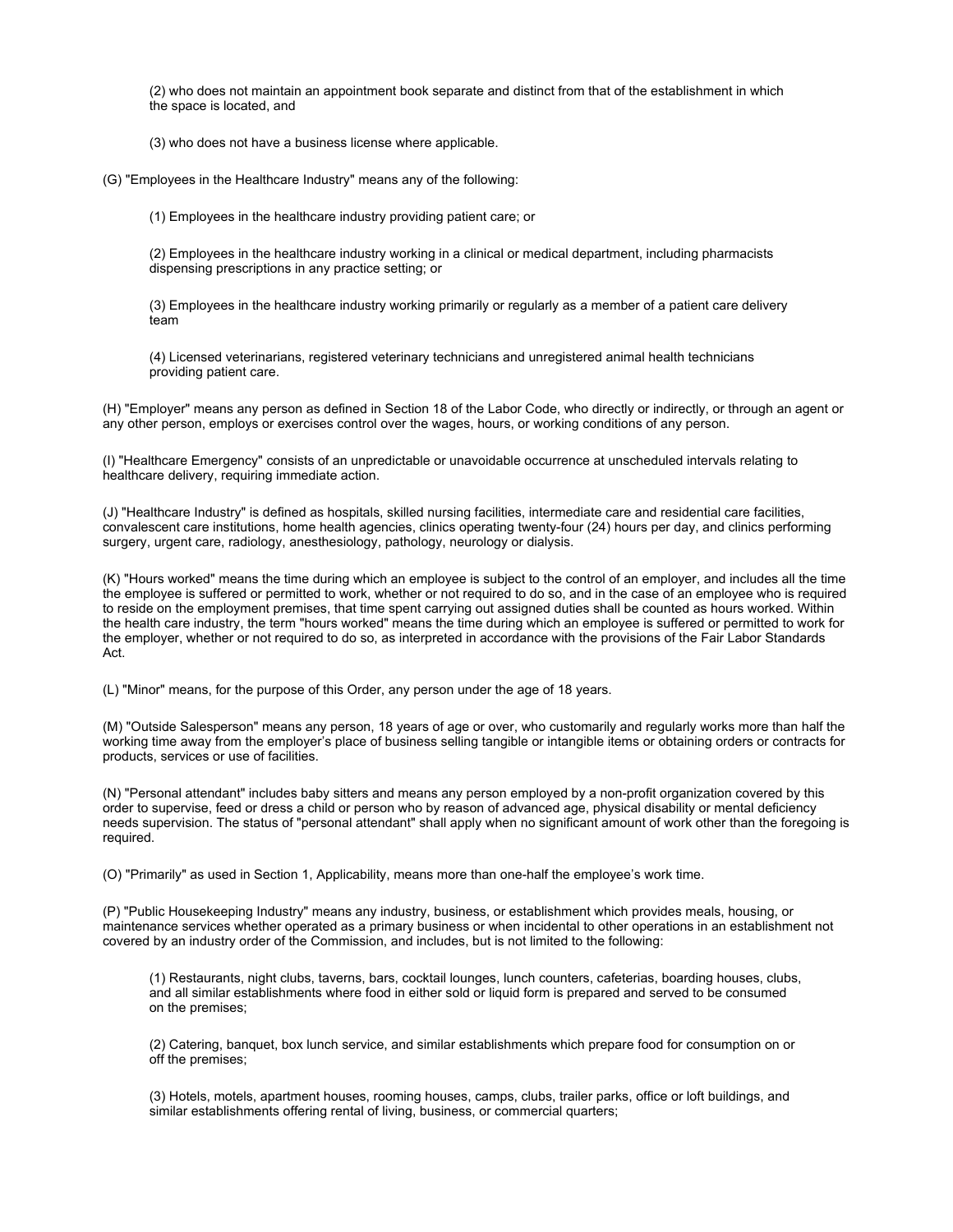(4) Hospitals, sanitariums, rest homes, child nurseries, child care institutions, homes for the aged, and similar establishments offering board or lodging in addition to medical, surgical, nursing, convalescent, aged, or child care;

 (5) Private schools, colleges, or universities, and similar establishments which provide board or lodging in additional to educational facilities;

 of facilities and/or quarters of commercial units and living units; and (6) Establishments contracting for development, maintenance or cleaning of grounds; maintenance or cleaning

(7) Establishments providing veterinary or other animal care services.

(Q) "Shift" means designated hours of work by an employee, with a designated beginning time and quitting time.

 (R) "Split shift" means a work schedule which is interrupted by non-paid non-working periods established by the employer, other than bona fide rest or meal periods.

 (S) "Teaching" means, for the purpose of section 1 of this Order, the profession of teaching under a certificate from the Commission for Teacher Preparation and Licensing or teaching in an accredited college or university.

 (T) "Wages" include all amounts of labor performed by employees of every description, whether the amount is fixed or ascertained by the standard of time, task, piece, commission basis, or other method of calculation.

(U)

"Workday" and "day" mean any consecutive 24-hour period beginning at the same time each calendar day.

 "Workweek" is a fixed and regularly recurring period of 168 hours, seven (7) consecutive 24-hour periods. (V) "Workweek" and "week" mean any seven (7) consecutive days, starting with the same calendar day each week.

#### **3. Hours and Days of Work**

(A) Daily Overtime- General Provisions

(A) Daily Overtime- General Provisions<br>(1) The following overtime provisions are applicable to employees 18 years of age or over and to employees 16 or 17 years of age who are not required by law to attend school and are not otherwise prohibited by law from engaging in the subject work. Such employees shall not be employed more than eight (8) hours in any workday or more than 40 hours in any workweek unless the employee receives one and one-half (1 ½) times such employee's regular rate of pay for all hours worked over 40 hours in the workweek. Eight (8) hours of labor constitutes a day's work. Employment beyond eight (8) hours in any workday or more than six (6) days in any workweek is permissible provided the employee is compensated for such overtime at not less than:

> (a) One and one-half (1 ½) times the employee's regular rate of pay for all hours worked in excess of eight (8) hours up to and including twelve (12) hours in any workday, and for the first eight (8) hours worked on the seventh  $(7<sup>th</sup>)$  consecutive day of work in a workweek; and

> (b) Double the employee's regular rate of pay for all hours worked in excess of 12 hours in any workday and for all hours worked in excess of eight (8) hours on the seventh ( $7<sup>th</sup>$ ) consecutive day of work in a workweek.

 employee shall be computed by using the employee's regular hourly salary as one fortieth (1/40) of the employee's weekly salary. (c) The overtime rate of compensation required to be paid to a nonexempt full-time salaried

#### (B) Alternative Workweek Schedules

 (1) No employer shall be deemed to have violated the daily overtime provisions by instituting, pursuant to the more than ten (10) hours per day within a 40 hour workweek without the payment of an overtime rate of twelve (12) hours a day or beyond 40 hours per week shall be paid at one and one-half (1 ½) times the employee's regular rate of pay. All work performed in excess of twelve (12) hours per day and any work in election procedures set forth in this wage order, a regularly scheduled alternative workweek schedule of not compensation. All work performed in any workday beyond the schedule established by the agreement up to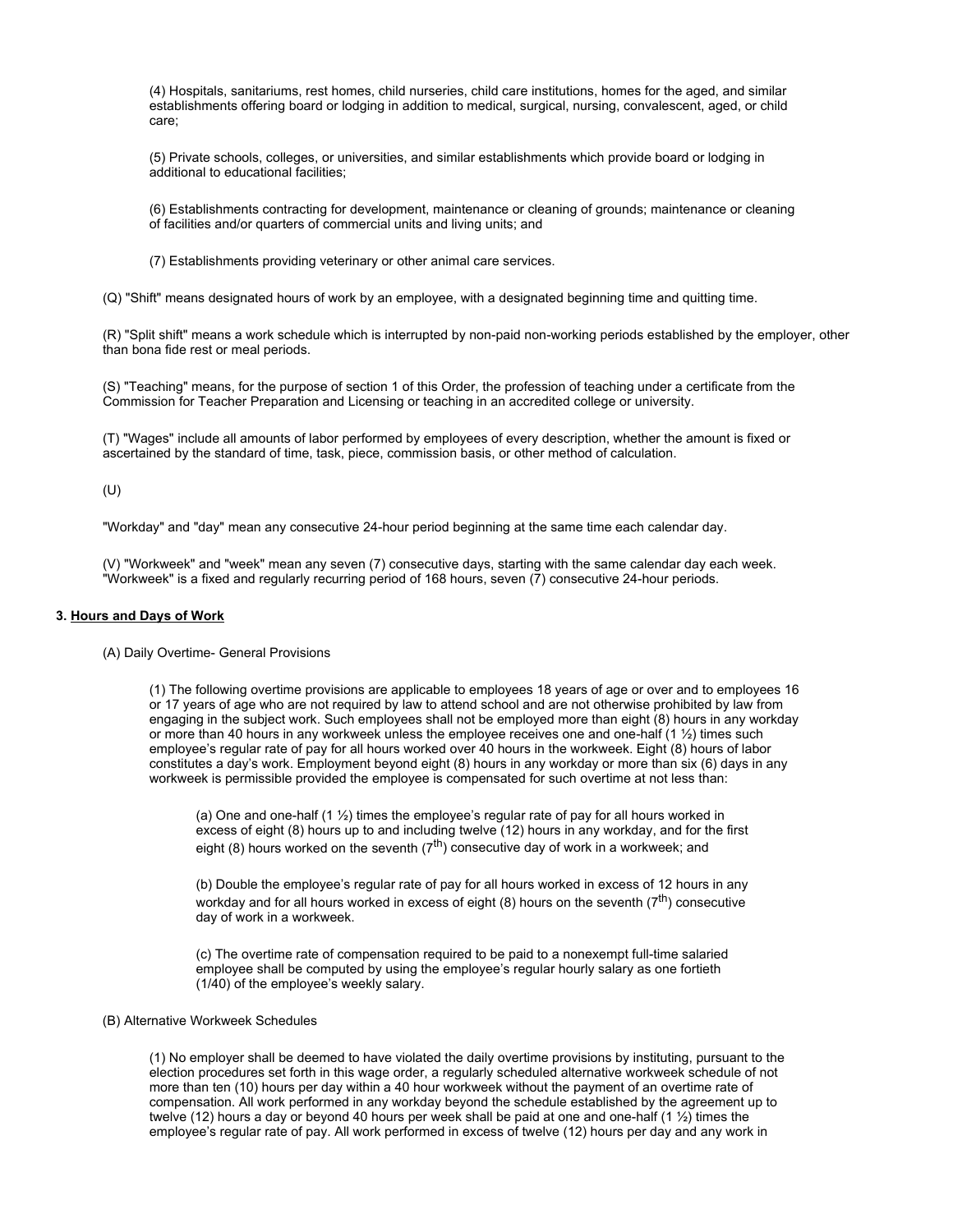excess of eight (8) hours on those days worked beyond the regularly scheduled number of workdays established by the alternative workweek agreement shall be paid at double the employee's regular rate of pay. Any alternative workweek agreement adopted pursuant to this section shall provide for not less than four (4) hours of work in any shift. Nothing in this section shall prohibit an employer, at the request of the employee, to substitute one day of work for another day of the same length in the shift provided by the alternative workweek overtime. No hours paid at either one and one-half  $(1 \frac{1}{2})$  or double the regular rate of pay shall be included in determining when 40 hours have been worked for the purpose of computing overtime compensation. determining when 40 hours have been worked for the purpose of computing overtime compensation.<br>(2) If an employer, whose employees have adopted an alternative workweek agreement permitted by this order agreement on an occasional basis to meet the personal needs of the employee without the payment of

 employer shall pay the employee overtime compensation at a rate of one and one-half (1 ½) times the employee's regular rate of pay for all hours worked in excess of eight (8) hours, and double the employee's regular rate of pay for all hours worked in excess of 12 hours for the day the employee is required to work the requires an employee to work fewer hours than those that are regularly scheduled by the agreement, the reduced hours.

(3) An employer shall not reduce an employee's regular rate of hourly pay as a result of the adoption, repeal or nullification of an alternative workweek schedule.

(4) An employer shall explore any available reasonable alternative means of accommodating the religious belief or observance of an affected employee that conflicts with an adopted alternative workweek schedule, in the manner provided by subdivision (j) of Section 12940 of the Government Code.

 (5) An employer shall make a reasonable effort to find a work schedule not to exceed eight (8) hours in a this Section and who is unable to work the alternative workweek schedule established as the result of that workday, in order to accommodate any affected employee who was eligible to vote in an election authorized by election.

 a workday to accommodate any employee who is hired after the date of the election and who is unable to work (6) An employer shall be permitted, but not required, to provide a work schedule not to exceed eight (8) hours in the alternative workweek schedule established by the election.

 (7) Arrangements adopted in a secret ballot election held pursuant to this order prior to 1998, or under the rules that the results of the election are reported by the employer to the Division of Labor Statistics and Research by before May 30, 2000 to continue the agreement, the employee may continue to work that alternative workweek employee may revoke his or her voluntary authorization to continue such a schedule with 30 days written notice to the employer. New arrangements can only be entered into pursuant to the provisions of this section. Notwithstanding the foregoing, if a health care industry employer implemented a reduced rate for 12 hour shift employees in the last quarter of 1999 and desires to re-implement a flexible work arrangement that includes 12 hour shifts at straight time for the same work unit, the employer must pay a base rate to each affected employee in the work unit that is no less than that employee's base rate in 1999 immediately prior to the date of in effect prior to 1998, and before the performance of the work, shall remain valid after July 1, 2000 provided January 1, 2001, in accordance with the requirements of Section C below (Election Procedures). If an employee was voluntarily working an alternative workweek schedule of not more than ten (10) hours a day as of July 1, 1999, that alternative workweek was based on an individual agreement made after January 1, 1998 between the employee and employer, and the employee submitted, and the employer approved, a written request on or schedule without payment of an overtime rate of compensation for the hours provided in the agreement. An the rate reduction.

 in the healthcare industry shall be deemed to have violated the daily overtime provisions by instituting, pursuant to the election procedures set forth in this wage order a regularly scheduled alternative workweek schedule that includes work days exceeding ten (10) hours but not more than 12 hours within a 40-hour workweek without the (8) Notwithstanding the above provisions regarding alternative workweek schedules, no employer of employees payment of overtime compensation, provided that:

 (a) An employee who works beyond 12 hours in a workday shall be compensated at double the employee's regular rate of pay for all hours in excess of (12);

 (b) An employee who works in excess of 40 hours in a workweek shall be compensated at one and one-half (1½) times the employee's regular rate of pay for all hours over 40 hours in the workweek;

 (c) Any alternative workweek agreement adopted pursuant to this section shall provide for not less than four (4) hours of work in any shift.

 (d) The same overtime standards shall apply to employees who are temporarily assigned to a work unit covered by this subsection;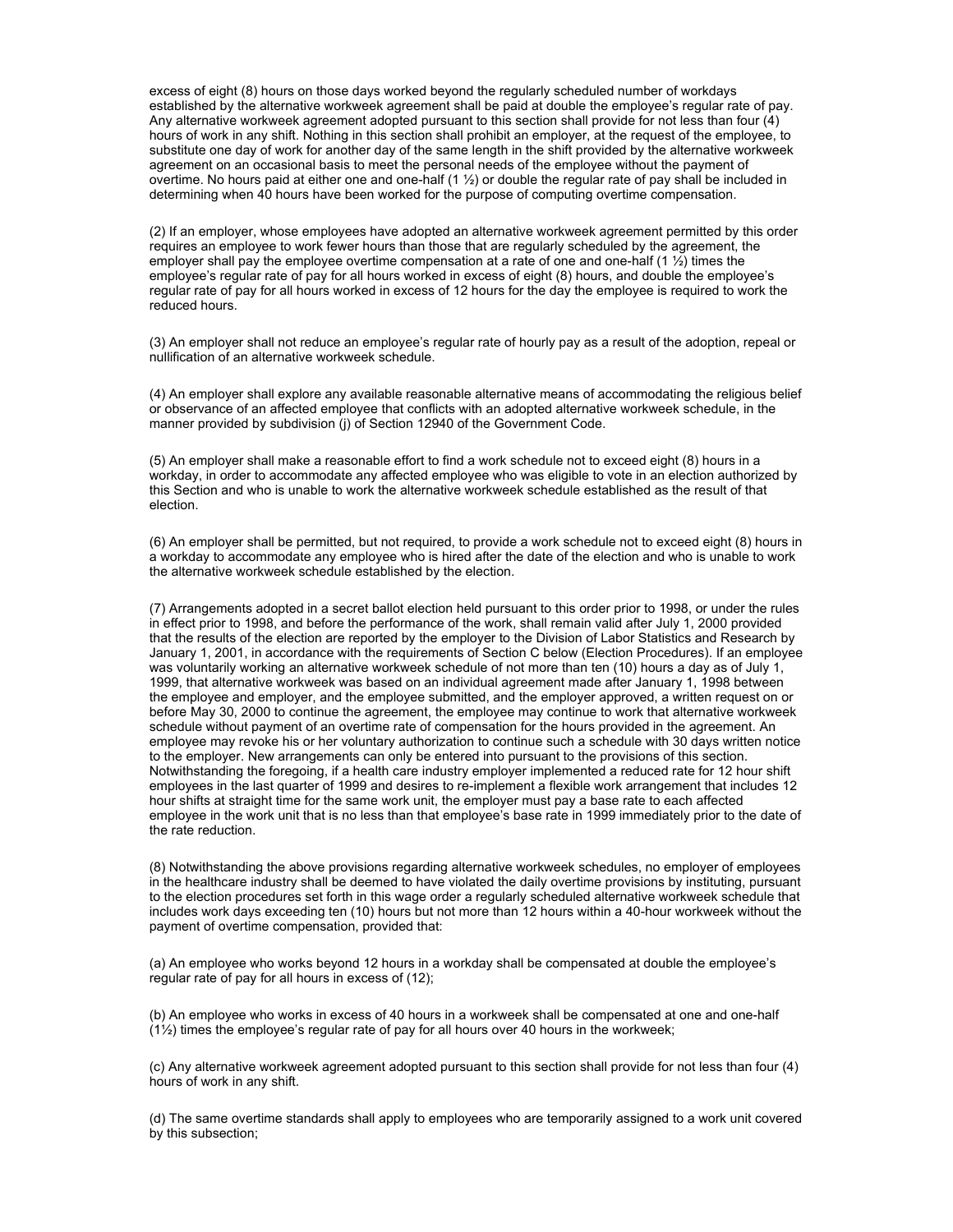(e) Any employer who instituted an alternative workweek schedule pursuant to this subsection shall make a 1998 pursuant to the provisions of Wage Orders 4 and 5 and who is unable to work the alternative workweek reasonable effort to find another work assignment for any employee who participated in a valid election prior to schedule established.

 (f) An employer engaged in the operation of a licensed hospital or in providing personnel for the operation of a licensed hospital who institutes, pursuant to a valid order of the Commission, a regularly scheduled alternative work assignment for any employee who participated in the vote which authorized the schedule and is unable to work the 12-hour shifts. An employer shall not be required to offer a different work assignment to an employee if day alternative workweek schedule. workweek that includes no more than three (3) 12-hour workdays, shall make a reasonable effort to find another such a work assignment is not available or if the employee was hired after the adoption of the 12 hour, three (3)

 (9) No employee assigned to work a 12 hour shift established pursuant to this Order shall be required to work more than 12 hours in any 24 hour period unless the Chief Nursing Officer or authorized executive declares that:

(a) A "healthcare emergency", as defined, exists in this Order, and

(b) All reasonable steps have been taken to provide required staffing, and

(c) Considering overall operational status needs, continued overtime is necessary to provide required staffing.

 (10) Provided further that no employee shall be required to work more than 16 hours in a 24-hour period unless consecutive hours until said employee receives not less than eight (8) consecutive hours off-duty immediately by voluntary mutual agreement of the employee and employer, and no employee shall work more than 24 following the 24 consecutive hours of work.

 (11) Notwithstanding subsection (B)(9) above, an employee may be required to work up to 13 hours in any 24 and does not inform the employer more than two (2) hours in advance of that scheduled shift that he/she will not be appearing for duty as scheduled. hour period if the employee scheduled to relieve the subject employee does not report for duty as scheduled

#### (C) Election Procedures

Election procedures for the adoption and repeal of alternative workweek schedules require the following:

 (1) Each proposal for an alternative workweek schedule shall be in the form of a written are regularly recurring. The actual days worked within that alternative workweek schedule need not be specified. The employer may propose a single work schedule that would become the each employee in the unit would be entitled to choose. If the employer proposes a menu of work schedule options, the employee may, with the approval of the employer, move from one menu option to another. agreement proposed by the employer. The proposed agreement must designate a regularly scheduled alternative workweek in which the specified number of work days and work hours standard schedule for workers in the work unit, or a menu of work schedule options, from which

 (2) In order to be valid, the proposed alternative workweek schedule must be adopted in a secret ballot election, before the performance of work, by at least a two-thirds (2/3) vote of the affected employees in the work unit. The election shall be held during regular working hours at work unit. A work unit may consist of an individual employee as long as the criteria for an identifiable work unit in this subsection is met. the employees' work site. For purposes of this subsection, "affected employees in the work unit" may include all employees in a readily identifiable work unit, such as a division, a department, a job classification, a shift, a separate physical location, or a recognized subdivision of any such

 workweek schedule shall have made a disclosure in writing to the affected employees, including the effects of the proposed arrangement on the employees' wages, hours, and benefits. Such a disclosure shall include meeting(s), duly noticed, held at least fourteen (14) days prior to voting, for the specific purpose of discussing the effects of the alternative workweek schedule. An employer shall provide that disclosure in a non-English language, as (3) Prior to the secret ballot vote, any employer who proposed to institute an alternative well as in English, if at least five (5) percent of the affected employees primarily speak that non-English language. The employer shall mail the written disclosure to employees who do not attend the meeting. Failure to comply with this paragraph shall make the election null and void.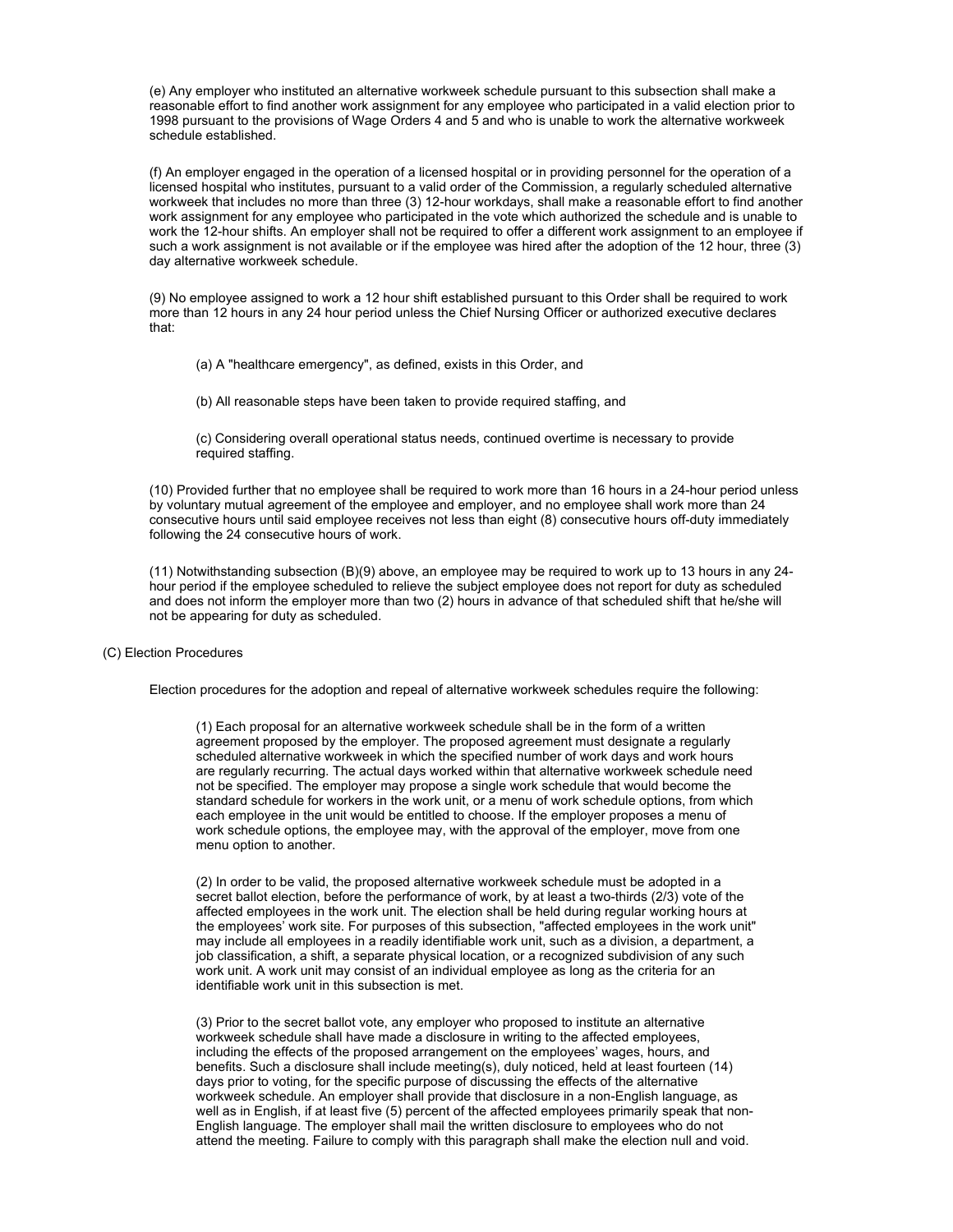(4) Any election to establish or repeal an alternative workweek schedule shall be held at the work site of the affected employees. The employer shall bear the costs of conducting any election held pursuant to this section. Upon a complaint by an affected employee, and after an investigation by the Labor Commissioner, the Labor Commissioner may require the employer to select a neutral third party to conduct the election.

 repealed by the affected employees. Upon a petition of one-third (1/3) of the affected employees shall be required to reverse the alternative workweek schedule. The election to repeal the alternative workweek schedule shall be held not more than 30 days after the petition is submitted to the employer, except that the election shall be held not less than 12 months after the date that the same group of employees voted in an election held to adopt or repeal an alternative workweek schedule. However, where an alternative workweek schedule was adopted between October 1, 1999 and October 1, 2000, a new secret ballot election to repeal that alternative workweek schedule shall not be subject to the 12-month interval between elections. The election shall take place during regular working hours at the employees' work site. If the alternative workweek schedule is revoked, the employer shall comply within 60 days. (5) Any type of alternative workweek schedule that is authorized by the Labor Code may be employees, a new secret ballot election shall be held and a two-thirds (2/3) vote of the affected Upon proper showing of undue hardship, the Division of Labor Standards Enforcement may grant an extension of time for compliance.

 (6) Only secret ballots may be cast by affected employees in the work unit at any election held reported by the employer to the Division of Labor Statistics and Research within 30 days after the results are final, and the report of election results shall be a public document. The report shall include the final tally of the vote, the size of the unit, and the nature of the business of the pursuant to this section. The results of any election conducted pursuant to this section shall be employer.

 (7) Employees affected by a change in the work hours resulting from the adoption of an alternative workweek schedule may not be required to work those new work hours for at least 30 days after the announcement of the final results of the election.

 (8) Employers shall not intimidate or coerce employees to vote either in support of or in discriminated against for expressing opinions concerning the alternative workweek election or for opposing or supporting its adoption or repeal. However, nothing in this section shall prohibit affected employees. A violation of this subsection shall be subject to Labor Code section 98 et opposition to a proposed alternative workweek. No employees shall be discharged or an employer from expressing his/her position concerning that alternative workweek to the seq.

 (D) No employer engaged in the operation of a hospital or an establishment which is an institution primarily engaged in the care of the sick, the aged, or the mentally ill or defective who reside on the premises shall be deemed to have violated any provision of this section if, pursuant to an agreement or understanding arrived at between the employer and employee before performance of work, a work period of 14 consecutive days is accepted in lieu of the workweek of seven (7) consecutive days for purposes of overtime computation and if, for any employment in excess of 80 hours in such 14 day period, the employee receives compensation at a rate not less than one and one-half (1 ½) times the regular rate at which the employee is employed.

 six (6) days in any workweek except under the conditions set forth below. This section shall also not apply to personal responsibility for children under eighteen (18) years of age receiving twenty-four (24) hour care, nor to resident managers of homes for the aged having less than eight (8) beds; provided that persons employed in such occupations shall not be employed more than 40 hours nor more than six (6) days in any workweek, except under the following conditions: more than 40 hours nor more than six (6) days in any workweek, except under the following conditions:<br>In the case of emergency, employees may be employed in excess of forty (40) hours or six (6) days in any workweek provid (E) (1) This section does not apply to organized camp counselors who are not employed more than 54 hours and not more than attendants as defined in Section 2 (N), nor to adult employees or minors who are permitted to work as adults who have direct

 the employee is compensated for all hours in excess of 40 hours and days in excess of six (6) days in the workweek at not less than one and one-half (1 ½) times the employee's regular rate of pay. However, regarding organized camp counselors, in case of emergency they may be employed in excess of 54 hours or six (6) days, provided that they are compensated at not less than one and one-half (1 ½) times the employee's regular rate of pay for all hours worked in excess of 54 hours and six (6) days in the workweek.

 (F) One and one-half (1 ½) times a minor's regular rate of pay shall be paid for all work over 40 hours in any workweek except minors sixteen (16) or 17 years old who are not required by law to attend school and may therefore be employed for the same hours as an adult are subject to subsection (A), (B), (C), or (D) above.

**(VIOLATIONS OF CHILD LABOR LAWS are subject to civil penalties of from \$500 to \$10,000 as well as to criminal penalties. Refer to California Labor Code sections 1285 to 1312 and 1390 to 1399 for additional restrictions on the employment of minors and for**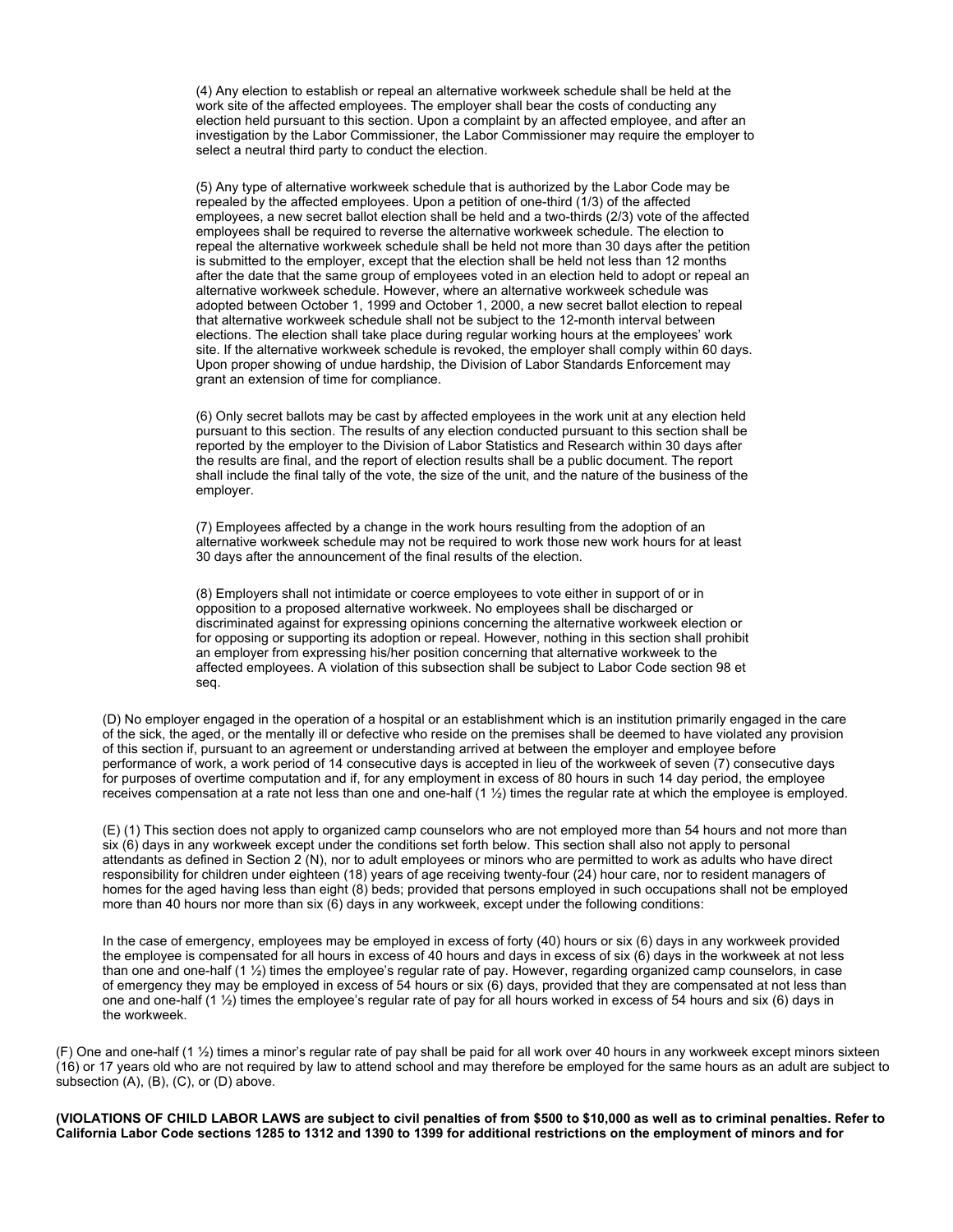### **descriptions of criminal and civil penalties for violation of the child labor laws. Employers should ask school districts about any required work permits.)**

 (G) An employee may be employed on seven (7) workdays in a workweek when the total hours of employment during such workweek do not exceed 30 and the total hours of employment in any one workday thereof do not exceed six (6).

 (H) If a meal period occurs on a shift beginning or ending at or between the hours of 10 p.m. and 6 a.m., facilities shall be available for securing hot food and drink or for heating food or drink, and a suitable sheltered place shall be provided in which to consume such food or drink.

(I) The provisions of this section are not applicable to employees whose hours of service are regulated by:

 (1) The United States Department of Transportation Code of Federal Regulations, title 49, sections 395.1 to 395.13, Hours of Service of Drivers, or

 (2) Title 13 of the California Code of Regulations, subchapter 6.5, section 1200 and following sections, regulating hours or drivers.

 (J) The daily overtime provisions of subsection (A) above shall not apply to ambulance drivers and attendants scheduled for 24 hours shifts of duty who have agreed in writing to exclude from daily time worked not more than three (3) meal periods of not more than one hour each and a regularly scheduled uninterrupted sleeping period of not more than eight (8) hours. The employer shall provide adequate dormitory and kitchen facilities for employees on such a schedule.

 (K) The provisions of Labor Code Sections 551 and 552 regarding one (1) day's rest in seven (7) shall not be construed to prevent an accumulation of days of rest when the nature of the employment reasonably requires the employee to work seven (7) or more consecutive days; provided, however, that in each calendar month, the employee shall receive the equivalent of one (1) day's rest in seven (7).

 (L) Except as provided in subsections (F) and (K), this section shall not apply to any employee covered by a valid collective bargaining agreement if the agreement expressly provides for the wages, hours of work, and working conditions of the employees, and if the agreement provides premium wage rates for all overtime hours worked and a regular hourly rate of pay for those employees of not less than 30 percent more than the state minimum wage.

 (M) Notwithstanding subsection (L) above, where the employer and a labor organization representing employees of the employer have entered into a valid collective bargaining agreement pertaining to the hours of work of the employees, the requirement regarding the equivalent of one  $(1)$  day's rest in seven  $(7)$  (see subsection  $(K)$  above) shall apply, unless the agreement expressly provides otherwise.

 (N) If an employer approves a written request of an employee to make up work time that is or would be lost as a result of a personal obligation of the employee, the hours of that make up work time, if performed in the same workweek in which the work time was lost, may not be counted toward computing the total number of hours worked in a day for purposes of the overtime requirements, except for hours in excess of 11 hours of work in one (1) day or 40 hours of work in one (1) workweek. If an employee knows in advance that he or she will be requesting make up to four (4) weeks in advance; provided, however, that the make up work must be performed in the same week that the work time was lost. An employee shall provide a signed written request for each occasion that the employee makes a request to make up work time pursuant to this Section. While an employer may inform an employee of this make up time option, the employer is prohibited from encouraging or otherwise soliciting an employee to request the employer's approval to take personal time off and make up the work hours within the same workweek pursuant to this Section. time for a personal obligation that will recur at a fixed time over a succession of weeks, the employee may request to make up work time for up

# **4. Minimum Wages**

 (A) Every employer shall pay to each employee wages not less than six dollars and twenty five cents (\$6.25) per hour for all hours worked effective January 1, 2001, and not less than six dollars and seventy five cents (\$6.75) per hour for all hours worked effective January 1, 2002, except:

 LEARNERS. Employees during their first one hundred and sixty (160) hours of employment in occupations in which they have no previous similar or related experience, may be paid not less than 85per cent of the minimum wage rounded to the nearest nickel.

minimum wage rounded to the nearest nickel.<br>(B) Every employer shall pay to each employee, on the established payday for the period involved, not less than the applicable) minimum wage for all hours worked in the payroll period, whether the remuneration is measured by time, piece, commission, or otherwise.

otherwise.<br>(C) When an employee works a split shift, one hour's pay at the minimum wage shall be paid in addition to the minimum wage for that workday, except when the employee resides at the place of employment.

(D) The provisions of this section shall not apply to apprentices regularly indentured under the State Division of Apprenticeship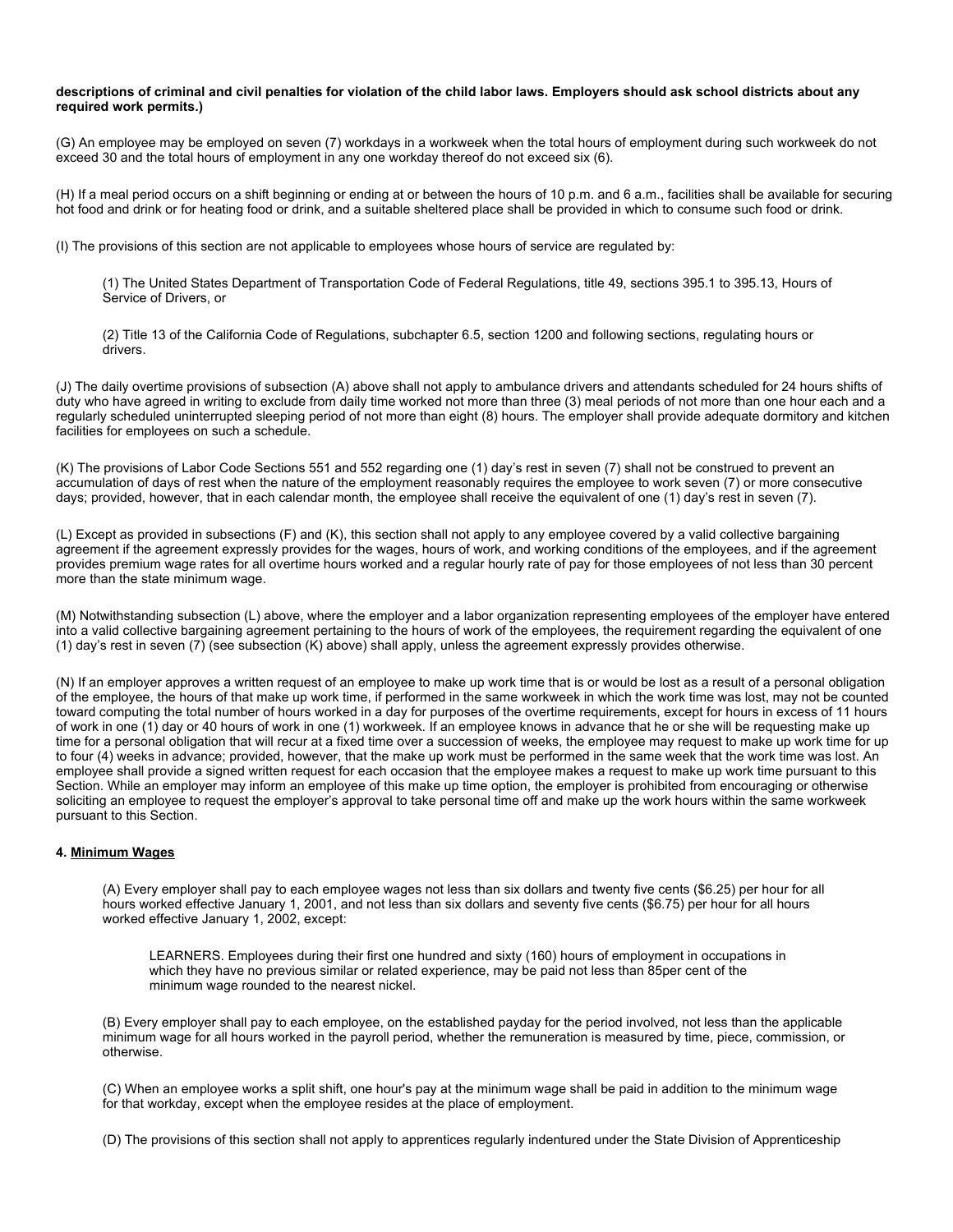Standards.

## **5. Reporting Time Pay**

 (A) Each workday an employee is required to report for work and does report, but is not put to work or is furnished less than half said employee's usual or scheduled day's work, the employee shall be paid for half the usual or scheduled day's work, but in no event for less than two (2) hours nor more than four (4) hours, at the employee's regular rate of pay, which shall not be less than the minimum wage.

 (B) If an employee is required to report for work a second time in any one workday and is furnished less than two hours of work on the second reporting, said employee shall be paid for two hours at the employee's regular rate of pay, which shall not be less than the minimum wage.

(C) The foregoing reporting time pay provisions are not applicable when:

(1) Operations cannot commence or continue due to threats to employees or property; or when recommended by civil authorities; or

(2) Public utilities fail to supply electricity, water, or gas, or there is a failure in the public utilities, or sewer system; or

(3) The interruption of work is caused by an Act of God or other cause not within the employer's control.

 This section shall not apply to an employee on paid standby status who is called to perform assigned work at a time other than the employee's scheduled reporting time.

### **6. Licenses for Disabled Workers**

(A) A license may be issued by the Division authorizing employment of a person whose earning capacity is impaired by physical disability or mental deficiency at less than the minimum wage. Such licenses shall be granted only upon joint application of employer and employee and employee's representative if any.

(B) A special license may be issued to a nonprofit organization such as a sheltered workshop or rehabilitation facility fixing special minimum rates to enable the employment of such persons without requiring individual licenses of such employees.

(C) All such licenses and special licenses shall be renewed on a yearly basis or more frequently at the discretion of the Division. (See California Labor Code, Sections 1191 and 1191.5.)

## *7.* **Records**

(A) Every employer shall keep accurate information with respect to each employee including the following:

- (1) Full name, home address, occupation and social security number.
- (2) Birth date, if under 18 years, and designation as a minor.

 (3) Time records showing when the employee begins and ends each work period. Meal periods, split shift intervals and total daily hours worked shall also be recorded. Meal periods during which operations cease and authorized rest periods need not be recorded.

authorized rest periods need not be recorded.<br>(4) Total wages paid each payroll period, including value of board, lodging, or other compensation actually furnished to the employee.

 (5) Total hours worked in the payroll period and applicable rates of pay. This information shall be made readily available to the employee upon reasonable request.

 (6) When a piece rate or incentive plan is in operation, piece rates or an explanation of the incentive plan formula shall be provided to employees. An accurate production record shall be maintained by the employer.

 part of the check, draft, or voucher paying the employee's wages, or separately, an itemized statement in writing showing: (1) all deductions; (2) the inclusive dates of the period for which the employee is paid; (3) the name of the employee or the employee's social security number; and (4) the name of the employer, provided all deductions made on written orders of the employee may be aggregated and shown as one item. (B) Every employer shall semimonthly or at the time of each payment of wages furnish each employee, either as a detachable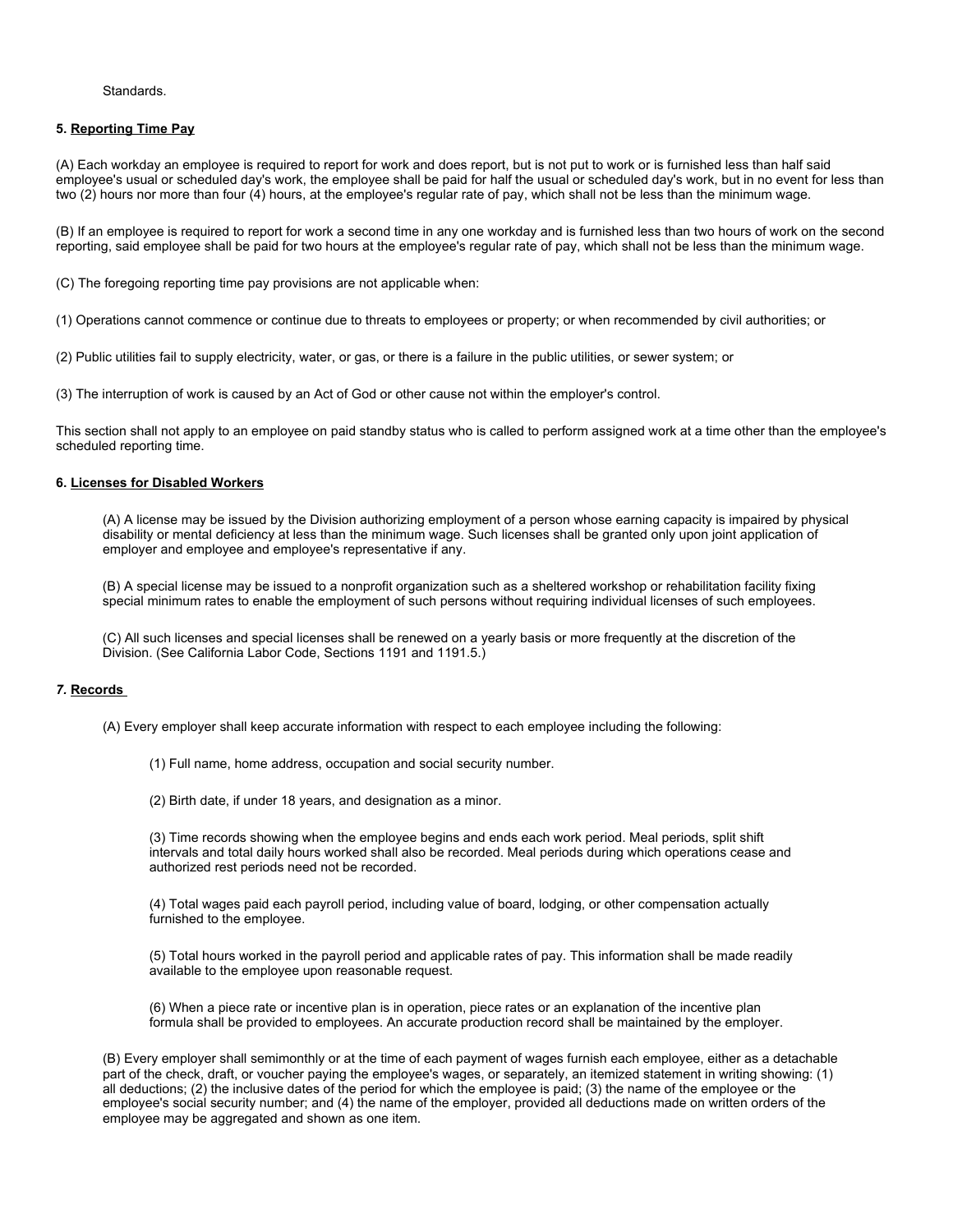(C) All required records shall be in the English language and in ink or other indelible form, properly dated, showing month, day and year, and shall be kept on file by the employer for at least three years at the place of employment or at a central location within the State of California. An employee's records shall be available for inspection by the employee upon reasonable request.

request.<br>Clocks shall be provided in all major work areas or within reasonable distance thereto insofar as practicable.

### **8. Cash Shortage and Breakage**

 No employer shall make any deduction from the wage or require any reimbursement from an employee for any cash shortage, breakage, or loss of equipment, unless it can be shown that the shortage, breakage, or loss is caused by a dishonest or willful act, or by the gross negligence of the employee.

### **9. Uniforms and Equipment**

 (A) When uniforms are required by the employer to be worn by the employee as a condition of employment, such uniforms shall be provided and maintained by the employer. The term "uniform" includes wearing apparel and accessories of distinctive design or color.

 **NOTE:** This section shall not apply to protective apparel regulated by the Occupational Safety and Health Standards Board.

Standards Board.<br>(B) When tools or equipment are required by the employer or are necessary to the performance of a job, such tools and equipment shall be provided and maintained by the employer, except that an employee whose wages are at least two (2) times the minimum wage provided herein may be required to provide and maintain hand tools and equipment customarily required by the trade or craft. Notwithstanding any other provision of this section, employees in beauty salons, schools of beauty culture offering beauty care to the public for a fee, and barber shops may be required to furnish their own manicure implements, curling irons, rollers, clips, haircutting scissors, combs, blowers, razors, and eyebrow tweezers. This subsection (B) shall not apply to apprentices regularly indentured under the State Division of Apprenticeship Standards.

 **NOTE:** This section shall not apply to protective equipment and safety devices on tools regulated by the Occupational Safety and Health Standards Board.

 (C) A reasonable deposit may be required as security for the return of the items furnished by the employer under provisions of subsections (A) and (B) of this section upon issuance of a receipt to the employee for such deposit. Such deposits shall be made pursuant to Section 400 and following of the Labor Code or an employer with the prior written authorization of the employee may deduct from the employee's last check the cost of an item furnished pursuant to (A) and (B) above in the event said item is not returned. No deduction shall be made at any time for normal wear and tear. All items furnished by the employer shall be returned by the employee upon completion of the job.

## **10. Meals and Lodging**

(A)"Meal" means an adequate, well-balanced serving of a variety of wholesome, nutritious foods.

(B)"Lodging" means living accommodations available to the employee for full-time occupancy which are adequate, decent, and sanitary according to usual and customary standards. Employees shall not be required to share a bed.

 (C) Meals or lodging may not be credited against the minimum wage without a voluntary written agreement between the employer and the employee. When credit for meals or lodging is used to meet part of the employer's minimum wage obligation, the amounts so credited may not be more than the following:

| <b>Effective Dates:</b>                                                               | January 1, 2001    | January 1, 2002    |
|---------------------------------------------------------------------------------------|--------------------|--------------------|
| Lodging:                                                                              |                    |                    |
| Rooms occupied alone                                                                  | \$29.40 per week   | \$31.75 per week   |
| Room shared                                                                           | \$24.25 per week   | \$26.20 per week   |
| Apartment-two-thirds (2/3) of the ordinary<br>rental value, and in no event more than | \$352.95 per month | \$381.20 per month |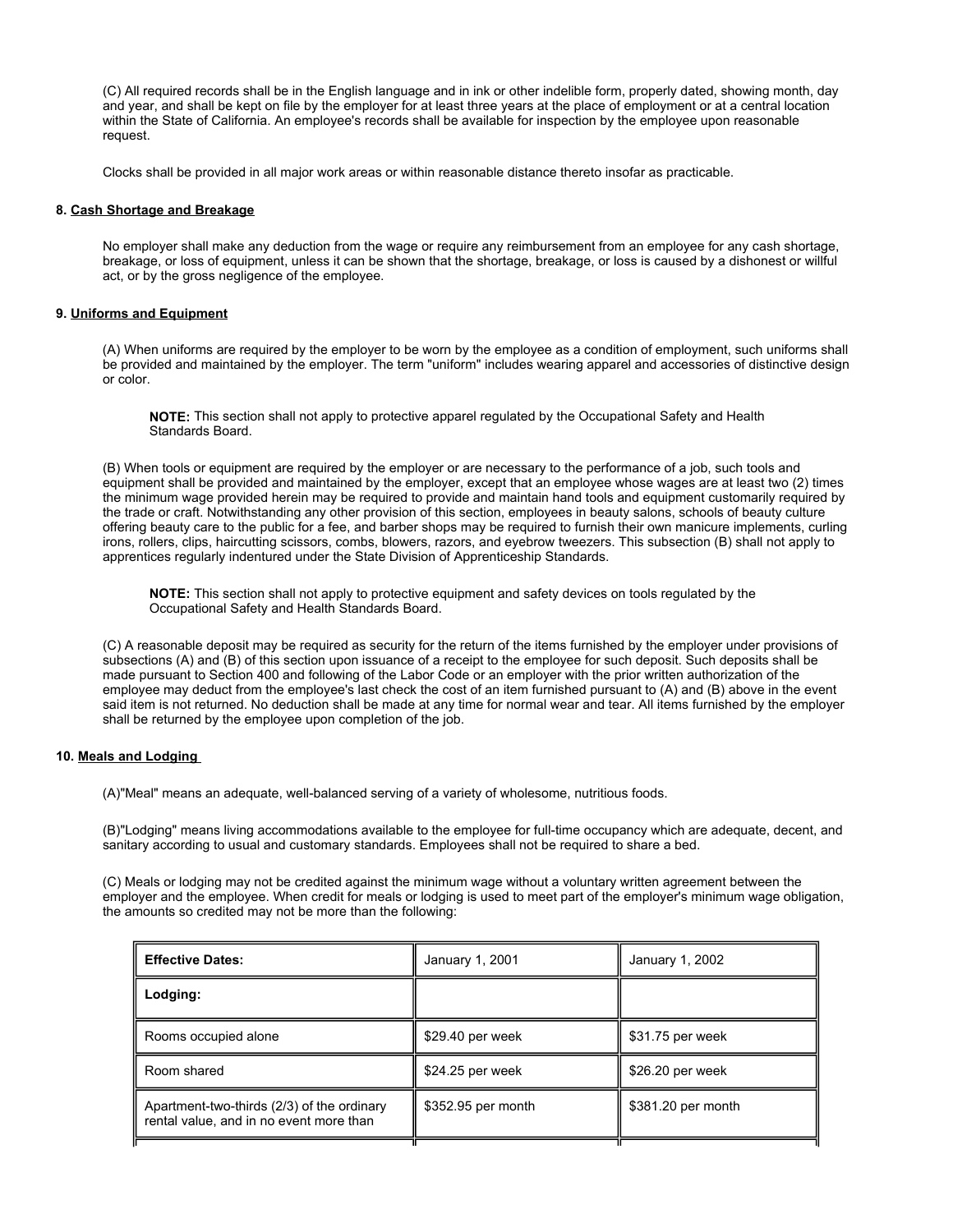| Where a couple are both employed by the<br>employer, two-thirds (2/3) of the ordinary<br>rental value, and in no event more than | \$522.10 per month | \$563.90 per month |
|----------------------------------------------------------------------------------------------------------------------------------|--------------------|--------------------|
| Meals:                                                                                                                           |                    |                    |
| <b>Breakfast</b>                                                                                                                 | \$2.25             | \$2.45             |
| Lunch                                                                                                                            | \$3.10             | \$3.35             |
| <b>Dinner</b>                                                                                                                    | \$4.15             | \$4.50             |

 (D) Meals evaluated, as part of the minimum wage, must be bona fide meals consistent with the employee's work shift. Deductions shall not be made for meals not received nor lodging not used.

 (E) If, as a condition of employment, the employee must live at the place of employment or occupy quarters owned or under the control of the employer, then the employer may not charge rent in excess of the values listed herein.

## **11. Meal Periods**

 (A) No employer shall employ any person for a work period of more than five (5) hours without a meal period of not less than 30 minutes, except that when a work period of not more than six (6) hours will complete the day's work the meal period may be waived by mutual consent of the employer and employee. Unless the employee is relieved of all duty during a 30 minute meal period, the meal period shall be considered an "on duty" meal period and counted as time worked. An "on duty" meal period shall be permitted only when the nature of the work prevents an employee from being relieved of all duty and when by written agreement between the parties an on-the-job paid meal period is agreed to. The written agreement shall state that the employee may, in writing, revoke the agreement at any time.

 (B) If an employer fails to provide an employee a meal period in accordance with the applicable provisions of this Order, the employer shall pay the employee one (1) hour of pay at the employee's regular rate of compensation for each work day that the meal period is not provided.

 (C) In all places of employment where employees are required to eat on the premises, a suitable place for that purpose shall be designated.

designated.<br>(D) Notwithstanding any other provision of this order, employees in the health care industry who work shifts in excess of eight (8) total hours in a workday may voluntarily waive their right to one of their two meal periods. In order to be valid, any such waiver must be documented in a written agreement that is voluntarily signed by both the employee and the employer. The employee may revoke the waiver at any time by providing the employer at least one day's written notice. The employee shall be fully compensated for all working time, including any on-the-job meal period, while such a waiver is in effect.

#### **12. Rest Periods**

 (A) Every employer shall authorize and permit all employees to take rest periods, which insofar as practicable shall be in the middle of each work period. The authorized rest period time shall be based on the total hours worked daily at the rate of ten (10) minutes net rest time per four (4) hours or major fraction thereof. However, a rest period need not be authorized for employees whose total daily work time is less than three and one-half (3 ½) hours. Authorized rest period time shall be counted, as hours worked, for which there shall be no deduction from wages.

 (B) If an employer fails to provide an employee a rest period in accordance with the applicable provisions of this Order, the employer shall pay the employee one (1) hour of pay at the employee's regular rate of compensation for each work day that the rest period is not provided.

### **13. Change Rooms and Resting Facilities**

 (A) Employers shall provide suitable lockers, closets, or equivalent for the safekeeping of employees' outer clothing during working hours, and when required, for their work clothing during non-working hours. When the occupation requires a change of clothing, change rooms or equivalent space shall be provided in order that employees may change their clothing in reasonable privacy and comfort. These rooms or spaces may be adjacent to but shall be separate from toilet rooms and shall be kept clean.

**NOTE:** This section shall not apply to change rooms and storage facilities regulated by the Occupational Safety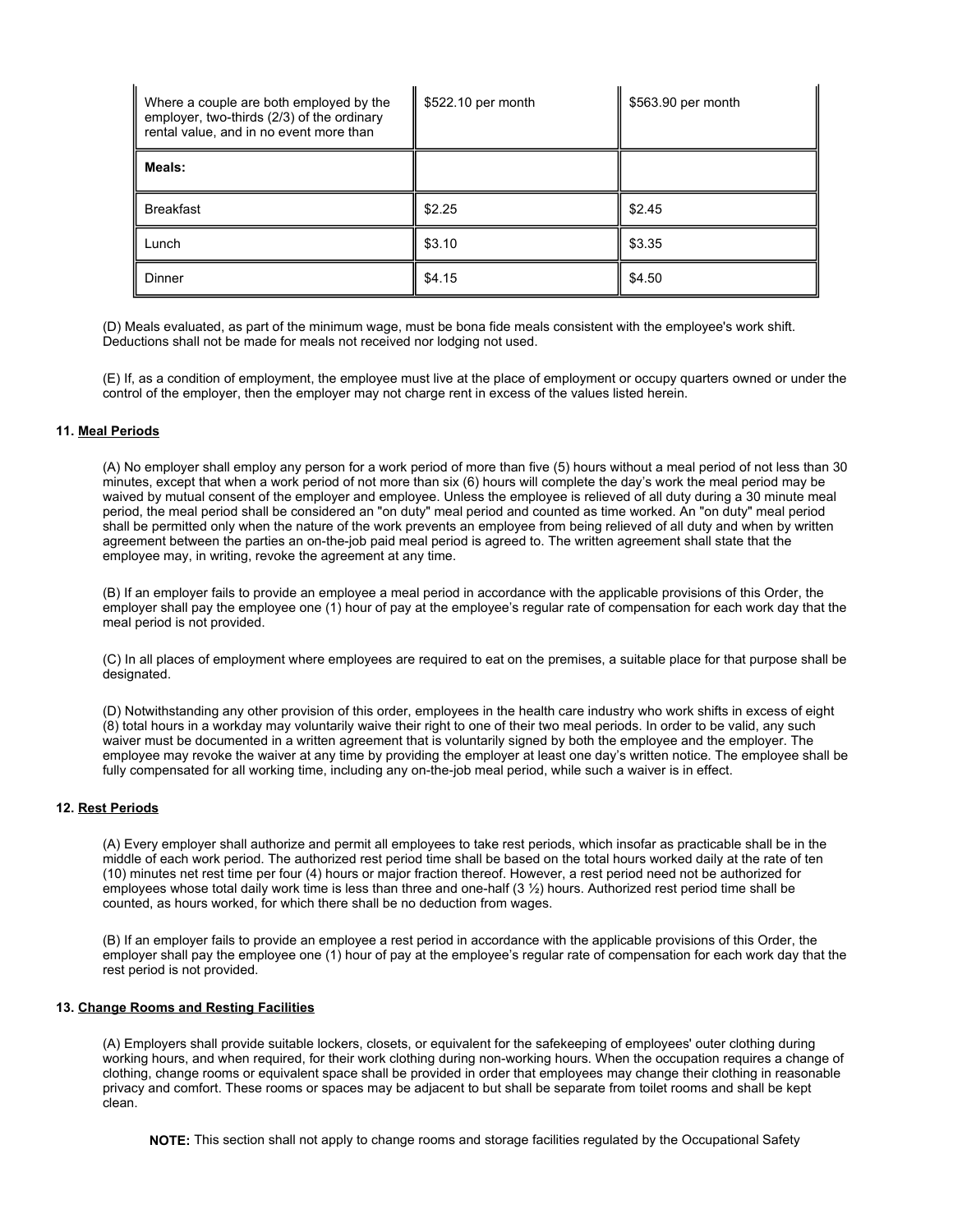and Health Standards Board.

 during work hours. (B) Suitable resting facilities shall be provided in an area separate from the toilet rooms and shall be available to employees

### **14. Seats**

seats (A) All working employees shall be provided with suitable seats when the nature of the work reasonably permits the use of

seats.<br>(B) When employees are not engaged in the active duties of their employment and the nature of the work requires standing, an adequate number of suitable seats shall be placed in reasonable proximity to the work area and employees shall be permitted to use such seats when it does not interfere with the performance of their duties.

## **15. Temperature**

 (A) The temperature maintained in each work area shall provide reasonable comfort consistent with industry-wide standards for the nature of the process and the work performed.

 (B) If excessive heat or humidity is created by the work process, the employer shall take all feasible means to reduce such excessive heat or humidity to a degree providing reasonable comfort. Where the nature of the employment requires a temperature of less than 60° F., a heated room shall be provided to which employees may retire for warmth, and such room shall be maintained at not less than 68°.

 (C) A temperature of not less than 68° shall be maintained in the toilet rooms, resting rooms, and change rooms during hours of **USA** 

use.<br>(D) Federal and State energy guidelines shall prevail over any conflicting provision of this section.

### **16. Elevators**

 Adequate elevator, escalator or similar service consistent with industry-wide standards for the nature of the process and the work performed shall be provided when employees are employed four floors or more above or below ground level.

# **17. Exemptions**

 Temperature; or Section 16, Elevators, would not materially affect the welfare or comfort of employees and would work an undue hardship on the employer, exemption may be made at the discretion of the Division. Such exemptions shall be in writing to be effective and may be revoked after reasonable notice is given in writing. Application for exemption shall be made by the employer or by the employee and/or the employee's representative to the Division in writing. A copy of the application shall be posted at the place of employment at the time the application is filed with the Division. If, in the opinion of the Division after due investigation, it is found that the enforcement of any provision contained in Section 7, Records; Section 12, Rest Periods; Section 13, Change Rooms and Resting Facilities; Section 14, Seats; Section 15,

- **18. Filing Reports** (See California Labor Code, Section 1174(a))
- **19. Inspection** (See California Labor Code, Section 1174)
- **20. Penalties** (See Labor Code, Section 1199)

 (A) In addition to any other civil penalties provided by law, any employer or any other person acting on behalf of the employer who violates, or causes to be violated, the provisions of this order, shall be subject to the civil penalty of:

 underpaid in addition to the amount which is sufficient to recover unpaid wages. (1) Initial Violation -- \$50.00 for each underpaid employee for each pay period during which the employee was

 (2) Subsequent Violations -- \$100.00 for each underpaid employee for each pay period during which the employee was underpaid in addition to an amount which is sufficient to recover unpaid wages.

(3) The affected employee shall receive payment of all wages recovered.